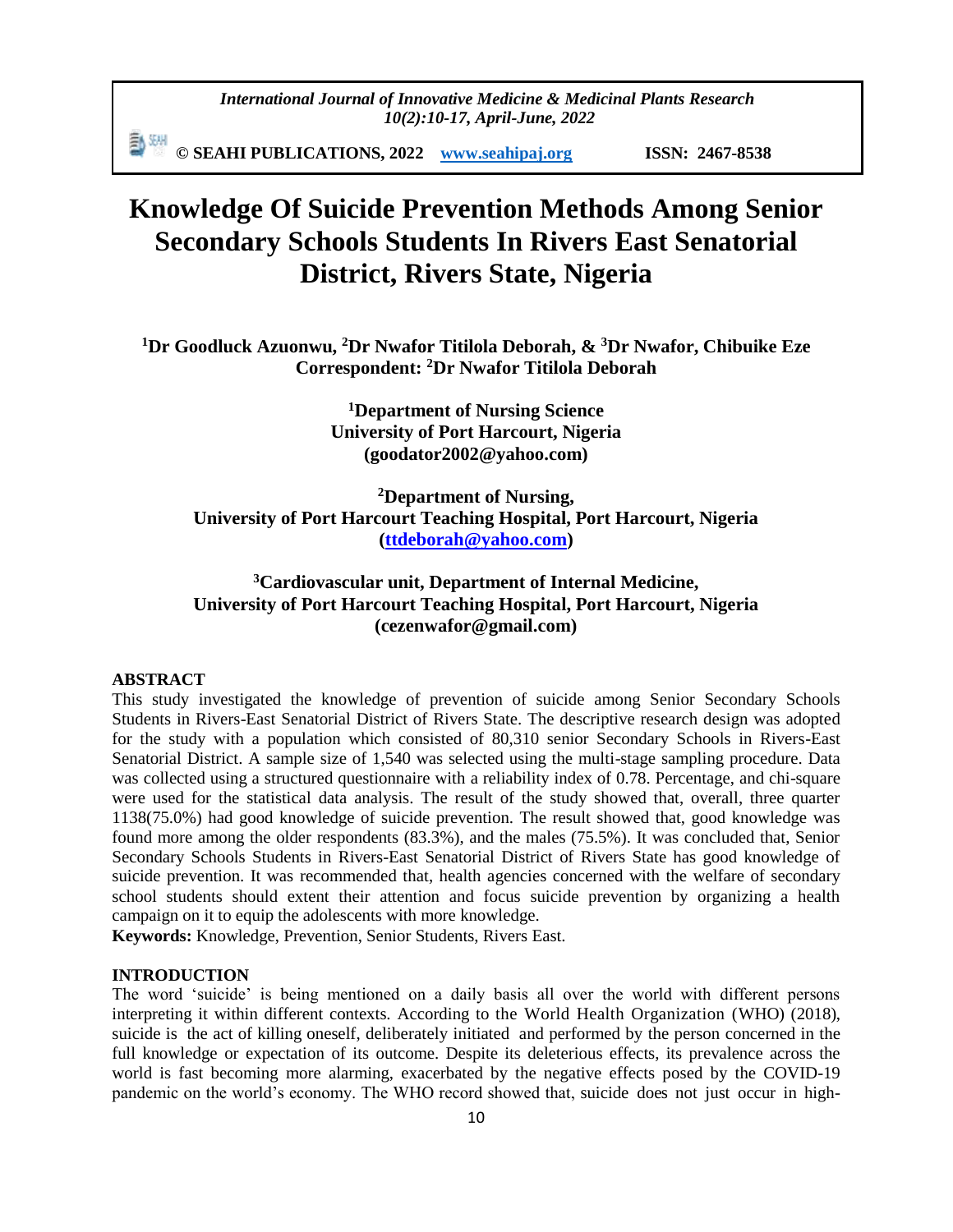income countries but it is a global phenomenon in all regions of the world and that over 79% of global suicides occurred in low-and middle-income countries (WHO, 2016). Also, low and middle-income countries house more than 90% of the world's children and youth and also account for other 79% of global suicide deaths (WHO, 2014). However, according to Kinnanm et al. (2016), little is known about the epidemiology of adolescent suicide and suicidal behaviour in low-and-middle income countries compared to high-income countries.

Documentation from the World Bank indicated that, suicide mortality rate (per 100,000 population) in Nigeria was reported at 9.5% in 2016. The current record has it that Nigeria's population is about 3% of the world population but 6% of the world population of cannabis users and report also revealed that 14% of the world population who misuse pharmaceutical opioids are reportedly in Nigeria, thereby making Nigeria one of the countries in the world with the highest population of people who misuse tramadol and codeine cough syrup. Invariably substance abuse may become one of the leading causes of deaths in Nigeria (Vanguard News, 2020). However, the issue of taboo in relation to data of suicide is a big concern. This issue cuts across local and international communities. Randal, (2017) discovered that journalists in the United State were not reporting cases of suicide because they believed that reporting such cases would also encourage others to go and commit suicide. Campion-smith, (2015) also found out that one of the reasons why suicide cases were not reported in Canada at the time when social media was not common was because the society believed that the type of death, personality of the dead go a long way in prompting the vulnerable ones to follow the steps of the deceased by committing suicide too. Thus, there are several myths and misconceptions surrounding suicide, particularly its prevention.

According to British Broadcasting Company (2019), the cases of suicide were underreported and statistics were not available in the nineteen century because suicide was then seen as a taboo and the religious body saw it as an act that provokes fear and shame. However, across Eastern and Southern Africa since 2000, Increase in suicide rates has been noted and awareness of the need for suicide prevention is increasing even though Africa still have no baseline data from which to measure any increase. Nigeria is not left out in this health menace called suicide as Nigeria ranked  $15<sup>th</sup>$  in the world for suicide (The vanguard, 2019), and according to WHO, (2016) Nigeria ranked  $7<sup>th</sup>$  on the continent. While according to the report in Daily Trust, (2019) "Students top list as 42 Nigerians committed suicide in 6 months". Also, Databod, (2019) reported that in 2017 in Nigeria, 196 persons attempted suicide, 332 persons committed suicide while 31% of suicide are from Rivers state and universality makes Rivers state to have the highest suicide rate in Nigeria.

The period of adolescence is one of the rapid phases of human development. It is a time to develop knowledge and skills, learn to manage emotion and relationship, and acquire attributes and abilities that would be important for enjoying the adolescent years and assuring adult roles. For these adolescents to grow up as emotionally stable adults, they have to understand and know what they have to do to face challenges of life and not take their own lives as an option because, suicide is never a solution to any problem. The WHO (2015) reported that, adolescence is one of the most rapid phases of human development. It is a time to develop knowledge and skills, learn to manage emotions and relationships and acquire attributes and abilities that would be important for engaging the adolescent years and assuming adult roles. The World Federation for Mental Health (2019) noted, when the adolescents have knowledge about the sign of suicide and its prevention, preventing the act of suicide is inevitable. Thus, in order to create more awareness on this matter, the World Mental Day had the theme for the year 2019 tagged as "Mental Health Prevention and Suicide prevention".

In Rivers-East Senatorial Districts Rivers State, it is noted that three out of the eight local governments have the least number of secondary school and these are in the rural areas which may prevent the flow of information to the vulnerable group which is the adolescents. This lack of proper information and knowledge may expose the adolescents to all manner of negative behaviours, social vices which can invariably lead to suicide. In light of the foregoing, the researcher deemed it necessary to carry out this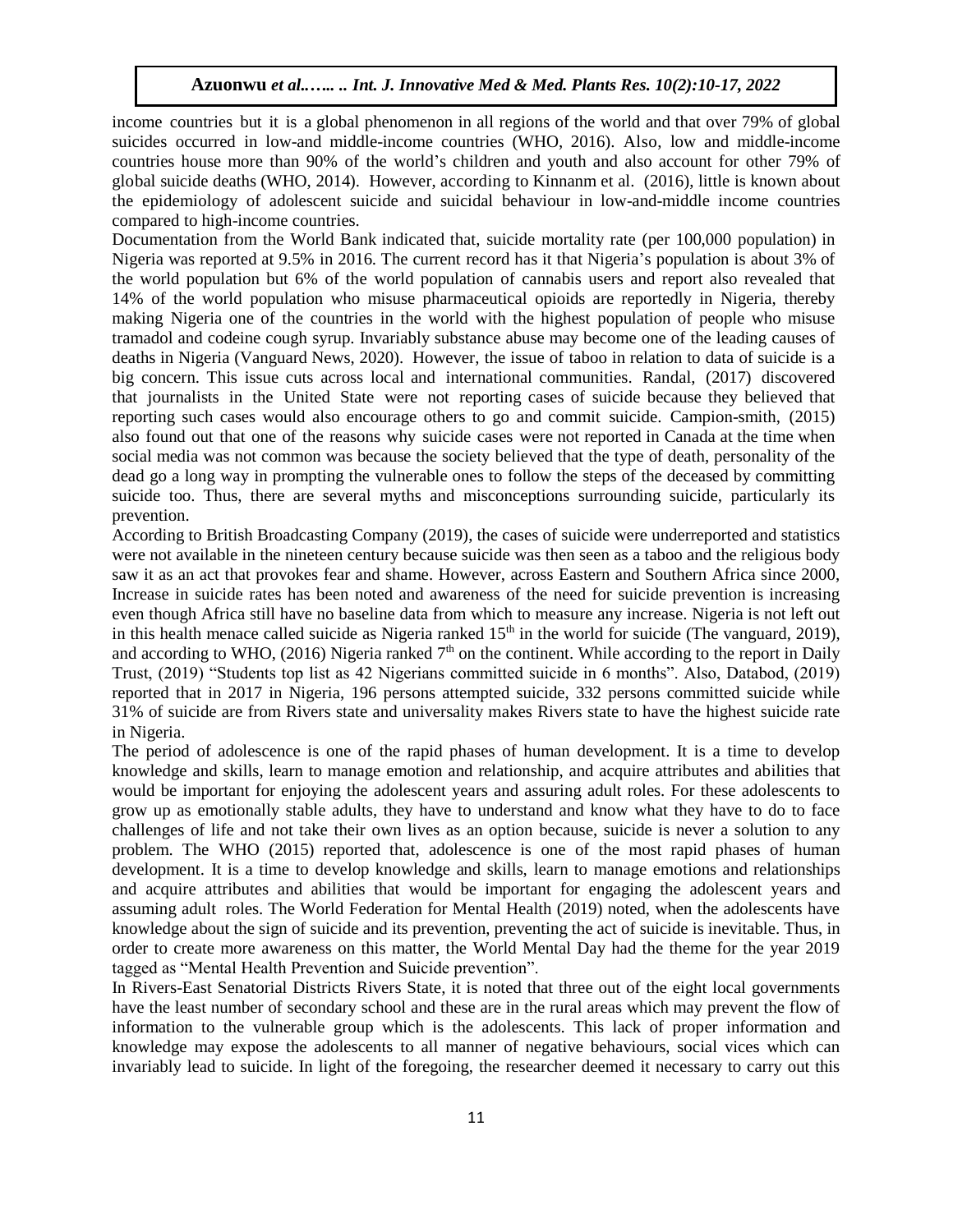study on the knowledge of suicide prevention among Senior Secondary Schools Students in Rivers East Senatorial District of Rivers State, Nigeria.

## **Research Questions**

The following research questions guided this study:

- 1. What is the level of knowledge of suicide prevention among Senior Secondary School Students in Rivers East Senatorial District Rivers State?
- 2. What is the level of knowledge of suicide prevention among Senior Secondary School Students in Rivers East Senatorial District Rivers State based on age?
- 3. What is the level of knowledge of suicide prevention among Senior Secondary School Students in Rivers East Senatorial District Rivers State based on gender?

## **Hypotheses**

The following hypotheses were tested at 0.05 alpha level.

- 1. There is no significant relationship between age and level of knowledge of suicide prevention among Senior Secondary School Students in Rivers East Senatorial District Rivers State.
- 2. There is no significant relationship between gender and level of knowledge of suicide prevention among Senior Secondary School Students in Rivers East Senatorial District Rivers State.

## **METHODOLOGY**

The descriptive research design was adopted for this study with a study population which consisted of all the Senior Secondary School Students (SSS) (SS1-SS3) in the 107 Government Owned Public Senior Secondary Schools in Rivers East Senatorial District totaling 83,310. The data were collected from the eight L.G.A that make up the Senatorial District comprising of Emohua (9315), Etche (9674), Ikwerre (10,300), Obio-Akpor (30,756), Ogu-Bolo (786), Okrika (3850), Omuma (1917) and Port Harcourt (16,663). A sample size of 1,540 was selected for the study using the multistage sampling procedure. At the first stage, the district was clustered into 4 area based on cultural similarity as shown (Etche and Omuma), (Ikwerre and Emohua), (Obio/Akpor and Port Harcourt) and (Okrika and Ogu-Bolo). Then the simple random sampling was used to select one LGA from each clusters and also the selected school. Finally, the proportionate stratified sampling was then use to select the students from each LGAs based on the population of the students in the ratio of 18%:17%, 57% and 8% respectively to make up for the of 1540.

The instrument that was used for this study is a standardized instrument titled: Questionnaire on knowledge of suicide prevention (QKSP), developed by the researcher with a reliability coefficient of 0.87. The instrument consisted of two sections; section A elicited information on demographic data of the respondents while section B contained questions to examine the Knowledge of Suicide Prevention Questionnaire. Data collected were analyzed with the aid of the IBM Statistical Product for Social Sciences (SPSS V-25) using percentage and chi-square test at 0.05 level of significance.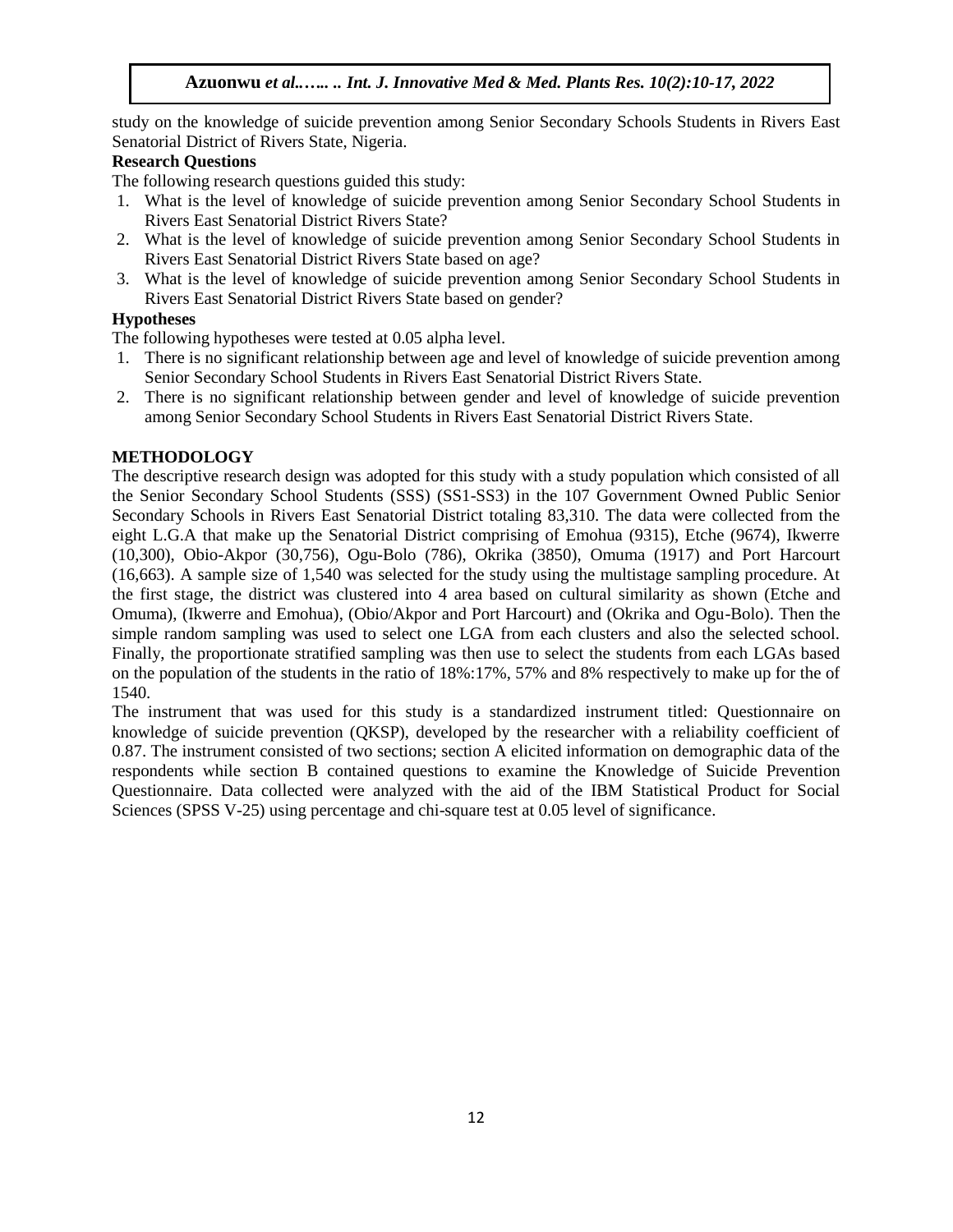#### **RESULTS**

The results of the study are presented below:

**Research question 1:** *What is the level of knowledge of suicide prevention among Senior Secondary School Students in Rivers East Senatorial District Rivers State?* 

**Table 1: Knowledge of suicide prevention among Senior Secondary School Students in Rivers East Senatorial District**

| <b>SN</b>    | <b>Items</b><br><b>Responses</b>                            |                |                  | <b>Decision</b> |
|--------------|-------------------------------------------------------------|----------------|------------------|-----------------|
|              |                                                             | <b>Correct</b> | <b>Incorrect</b> |                 |
|              |                                                             | $F(\%)$        | $F(\%)$          |                 |
| $\mathbf{1}$ | Asking for help when thinking about hurting oneself         | 891(58.7)      | 626(41.3)        | Good            |
| 2            | Not following bad friends                                   | 1247(82.2)     | 270(17.8)        | Good            |
| 3            | Feeling happy always                                        | 1240(81.7)     | 277(18.3)        | Good            |
| 4            | Believing that things would get better                      | 936(61.7)      | 581(38.3)        | Good            |
| 5            | Feeling loved by family members                             | 1185(78.1)     | 332(21.9)        | Good            |
| 6            | Forgiving those who offend me easily                        | 1215(80.1)     | 302(19.9)        | Good            |
|              | If an adolescent loves going to school or feeling depressed | 1045(68.9)     | 472(31.1)        | Good            |
| 8            | Speaking up when worried                                    | 1239(81.7)     | 278(18.3)        | Good            |
| 9            | If you love yourself and you are happy                      | 1069(70.5)     | 448(29.5)        | Good            |
| 10           | Helping a friend with suicide ideation through counseling   | 1312(86.5)     | 205(13.5)        | Good            |
|              | <b>Overall</b>                                              | 1138(75.0)     | 379(25.0)        | Good            |

Table 4.1 showed the knowledge of suicide prevention among Senior Secondary School Students in Rivers East Senatorial District. The result showed that overall, 1138(75.0%) had good knowledge of suicide prevention while one quarter 379(25.0%) had poor knowledge. Thus, secondary school students in Rivers East senatorial district had good knowledge of suicide prevention.

**Research question 2:** *What is the level of knowledge of suicide prevention among Senior Secondary School Students in Rivers East Senatorial District Rivers State based on age?* 

**Table 2: Knowledge of suicide prevention among Senior Secondary School Students in Rivers East Senatorial District based on age**

| <b>Items</b>                                     | <b>10-14 years</b> |           |                  | <b>15-19 years</b> | $20-24$ years |                |  |
|--------------------------------------------------|--------------------|-----------|------------------|--------------------|---------------|----------------|--|
|                                                  | $(N = 432)$        |           |                  | $(N = 1061)$       | $(N = 24)$    |                |  |
|                                                  | <b>Incorrect</b>   |           | <b>Incorrect</b> | <b>Correct</b>     | Incor.        | <b>Correct</b> |  |
|                                                  | <b>Correct</b>     |           | $F(\%)$          | $F(\%)$            | $F(\%)$       | $F(\%)$        |  |
|                                                  | $F(\%)$            | $F(\%)$   |                  |                    |               |                |  |
| Asking for help when<br>thinking                 | 169(39.1)          | 263(60.9) | 449(42.3)        | 612(57.7)          | 8(33.3)       | 16(66.7)       |  |
| about hurting oneself                            |                    |           |                  |                    |               |                |  |
| Not following bad friends                        | 77(17.8)           | 355(82.2) | 192(18.1)        | 869(81.9)          | 1(4.2)        | 23(95.8)       |  |
| Feeling happy always                             | 78(18.1)           | 354(81.9) | 198(18.7)        | 863(81.3)          | 1(18.3)       | 23(95.8)       |  |
| Believing that things<br>would get               | 163(37.7)          | 269(62.3) | 410(38.6)        | 651(61.4)          | 8(33.3)       | 16(66.7)       |  |
| better                                           |                    |           |                  |                    |               |                |  |
| Feeling loved by family members                  | 92(21.3)           | 340(78.7) | 233(22.0)        | 828(78.0)          | 7(29.2)       | 17(70.8)       |  |
| Forgiving those who offend me                    | 84(19.4)           | 348(80.6) | 215(20.3)        | 846(79.7)          | 3(12.5)       | 21(87.5)       |  |
| easily                                           |                    |           |                  |                    |               |                |  |
| If an adolescent loves going to                  | 133(30.8)          | 299(69.2) | 335(31.6)        | 726(68.4)          | 4(16.7)       | 20(83.3)       |  |
| school or feeling depressed                      |                    |           |                  |                    |               |                |  |
| Speaking up when worried                         | 74(17.1)           | 358(82.9) | 201(18.9)        | 860(81.1)          | 3(12.5)       | 21(87.5)       |  |
| If you love yourself and you are                 | 126(29.2)          | 306(70.8) | 318(30.0)        | 743(70.0)          | 4(16.7)       | 20(83.3)       |  |
| happy                                            |                    |           |                  |                    |               |                |  |
| friend<br>suicide<br>with<br><b>Helping</b><br>a | 53(12.3)           | 379(87.7) | 150(14.1)        | 911(85.9)          | 2(8.3)        | 22(91.7)       |  |
| ideation through counseling                      |                    |           |                  |                    |               |                |  |
| <b>Overall</b>                                   | 105(24.3)          | 327(75.7) | 270(25.4)        | 791(74.6)          | 4(16.7)       | 20(83.3)       |  |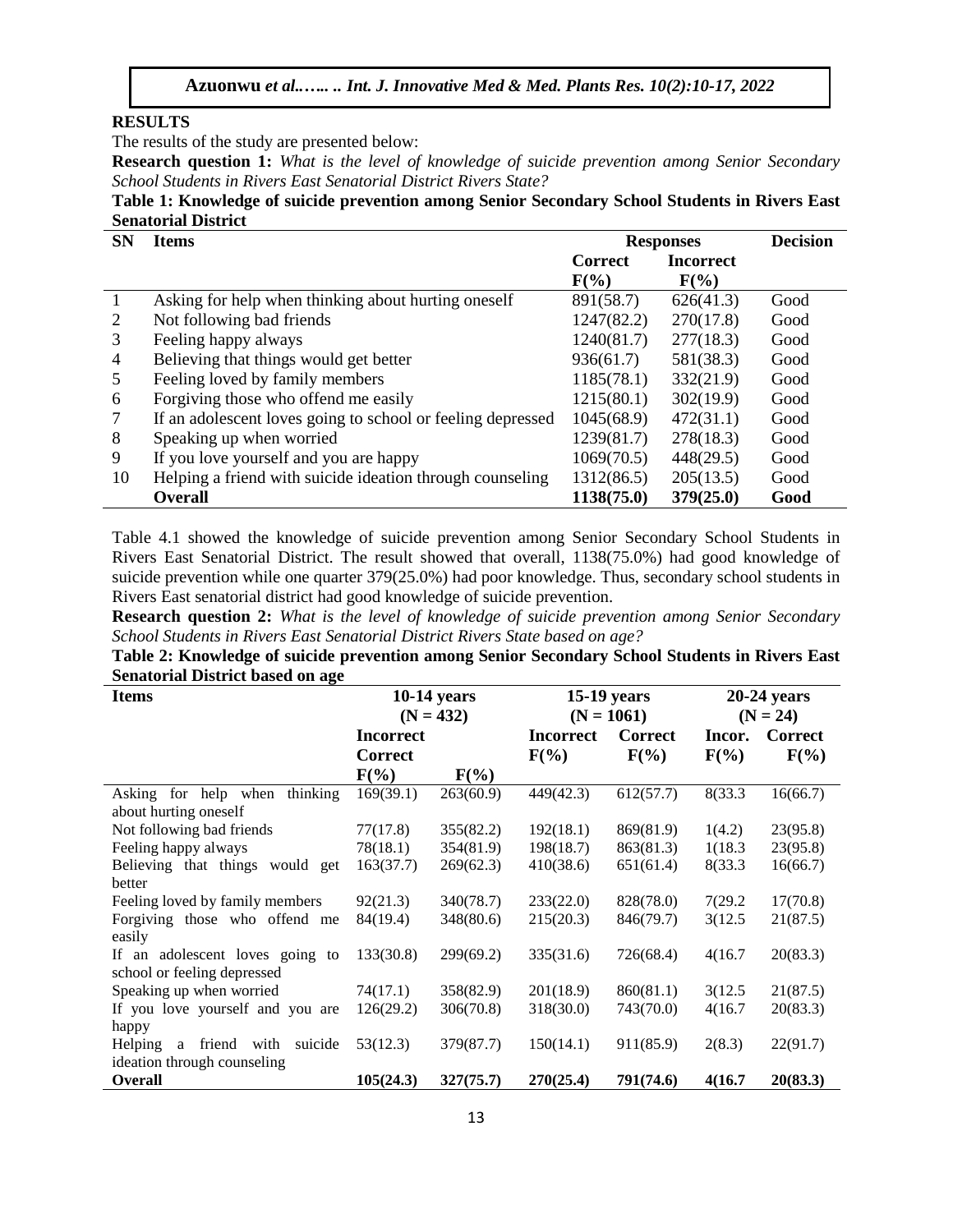Table 2 showed the knowledge of suicide prevention among Senior Secondary School Students in Rivers East Senatorial District based on age. The result showed that, good knowledge was found more among those aged 20-24 years (83.3%), followed by those who were aged 10-14 years (75.7%) and those aged 15-19 years (74.6%). Thus based on age, good knowledge of suicide prevention was found more among the older respondents.

**Research question 3:** *What is the level of knowledge of suicide prevention among Senior Secondary School Students in Rivers East Senatorial District Rivers State based on gender?* 

**Table 3: Knowledge of suicide prevention among Senior Secondary School Students in Rivers East Senatorial District based on gender**

| <b>Items</b>                                        |                  | <b>Male</b>    | <b>Female</b>    |                |
|-----------------------------------------------------|------------------|----------------|------------------|----------------|
|                                                     |                  | $(N = 721)$    | $(N = 796)$      |                |
|                                                     | <b>Incorrect</b> | <b>Correct</b> | <b>Incorrect</b> | <b>Correct</b> |
|                                                     | $F(\%)$          | $F(\%)$        | $F(\%)$          | $F(\%)$        |
| Asking for help when thinking about hurting oneself | 303(42.0)        | 418(58.0)      | 323(40.6)        | 473(59.4)      |
| Not following bad friends                           | 135(18.7)        | 586(81.3)      | 135(17.0)        | 661(83.0)      |
| Feeling happy always                                | 128(17.8)        | 593(82.2)      | 149(18.7)        | 647(81.3)      |
| Believing that things would get better              | 265(36.8)        | 456(63.2)      | 316(39.7)        | 480(60.3)      |
| Feeling loved by family members                     | 161(22.3)        | 560(77.7)      | 171(21.5)        | 625(78.5)      |
| Forgiving those who offend me easily                | 143(19.8)        | 578(80.2)      | 159(20.0)        | 637(80.0)      |
| If an adolescent loves going to school or feeling   | 217(30.1)        | 504(69.9)      | 255(32.0)        | 541(68.0)      |
| depressed                                           |                  |                |                  |                |
| Speaking up when worried                            | 127(17.6)        | 594(82.4)      | 151(19.0)        | 645(81.0)      |
| If you love yourself and you are happy              | 201(27.9)        | 520(72.1)      | 247(31.0)        | 549(69.0)      |
| Helping a friend with suicide ideation through      | 93(12.9)         | 628(87.1)      | 112(14.1)        | 684(85.9)      |
| counseling                                          |                  |                |                  |                |
| <b>Overall</b>                                      | 177(24.5)        | 544(75.5)      | 202(25.4)        | 594(74.6)      |

Table 3 showed the knowledge of suicide prevention among Senior Secondary School Students in Rivers East Senatorial District based on gender. The result showed that good knowledge of suicide prevention was found more among the males (75.5%) than the females (74.6%). Thus, based on gender, good knowledge of suicide prevention was found more among the male secondary school students.

#### **Test of Hypotheses**

**Hypothesis 1:** There is no significant relationship between age and level of knowledge of suicide prevention among Senior Secondary School Students in Rivers East Senatorial District Rivers State **Table 4: Chi-square test showing relationship between age and level of knowledge of suicide prevention among Senior Secondary School Students**

| Age           | Knowledge  |           | <b>Total</b> | df | $X^2$ -value | <b>P-values</b> | <b>Decision</b> |
|---------------|------------|-----------|--------------|----|--------------|-----------------|-----------------|
|               | Good       | Poor      |              |    |              |                 |                 |
|               | $F(\%)$    | $F(\%)$   |              |    |              |                 |                 |
| $10-14$ years | 328(75.9)  | 104(24.1) | 432(100)     |    | 2.42         | $0.29*$         | $H_{o}$         |
| $15-19$ years | 789(74.4)  | 272(25.6) | 1061(100)    |    |              |                 | accepted        |
| $20-24$ years | 21(87.5)   | 3(12.5)   | 24(100)      |    |              |                 |                 |
| Total         | 1138(75.0) | 379(25.0) | 1517(100)    |    |              |                 |                 |

\*Not significant, p>0.05

Table 4 showed the Chi-square test of relationship between age and level of knowledge of suicide prevention among Senior Secondary School Students. The result showed that there was no significant relationship between age and level of knowledge of suicide prevention  $(X^2 = 2.42, df = 2, p > 0.05)$ . Thus, the null hypothesis which stated that there is no significant relationship between age and level of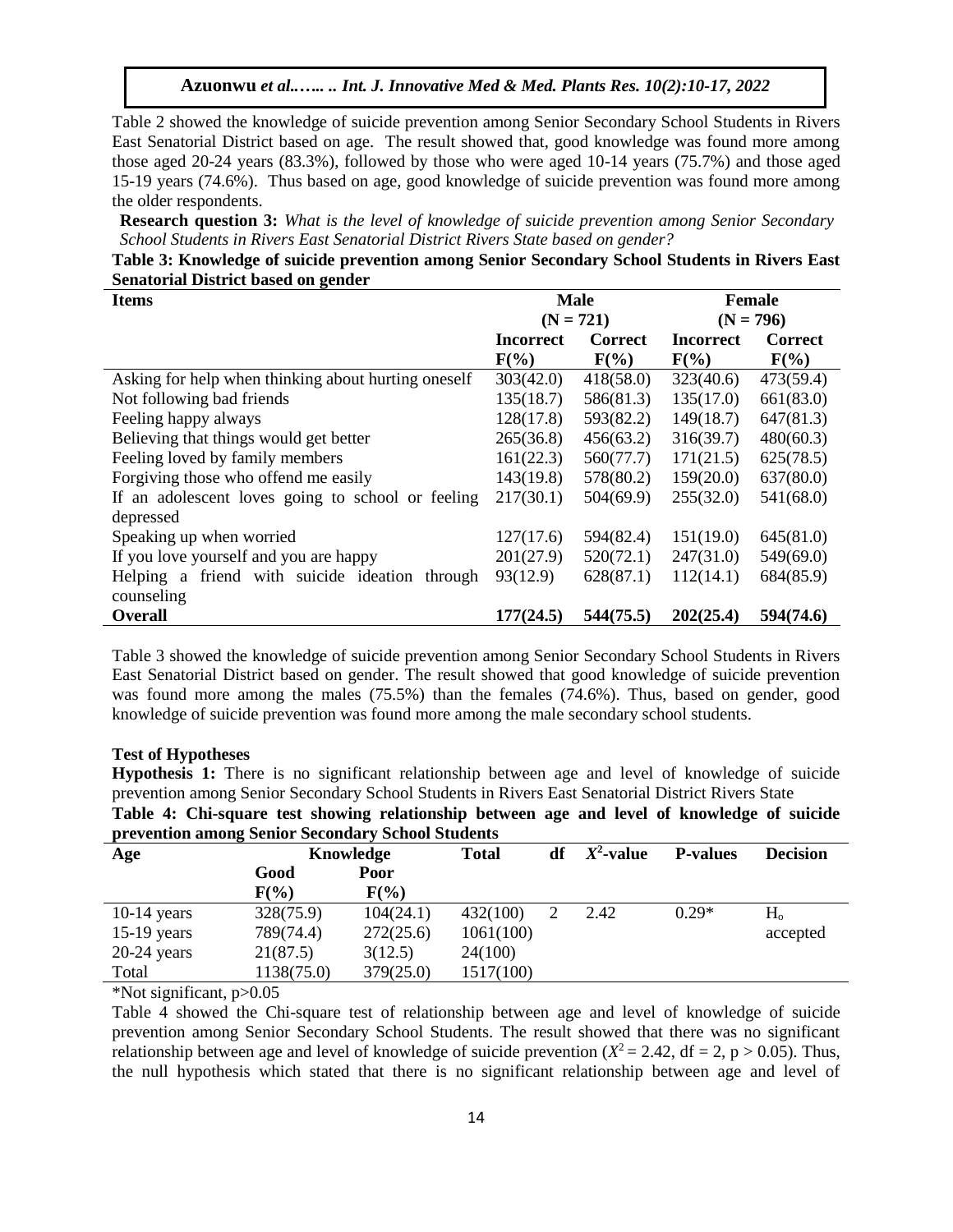**Azuonwu** *et al..….. .. Int. J. Innovative Med & Med. Plants Res. 10(2):10-17, 2022*

knowledge of suicide prevention among Senior Secondary School Students in Rivers East Senatorial District Rivers State was accepted.

**Hypothesis 2:** There is no significant relationship between gender and level of knowledge of suicide prevention among Senior Secondary School Students in Rivers East Senatorial District Rivers State

**Table 5: Chi-square test showing relationship between gender and level of knowledge of suicide prevention among Senior Secondary School Students**

| <b>Gender</b> | Knowledge  |           | <b>Total</b> | df | $X^2$ -value | <b>P-values</b> | <b>Decision</b> |
|---------------|------------|-----------|--------------|----|--------------|-----------------|-----------------|
|               | Good       | Poor      |              |    |              |                 |                 |
|               | F(%)       | $F(\%)$   |              |    |              |                 |                 |
| Male          | 548(76.0)  | 173(24.0) | 721(100)     |    | 0.72         | $0.41*$         | H <sub>o</sub>  |
| Female        | 590(74.1)  | 206(25.9) | 796(100)     |    |              |                 | accepted        |
| Total         | 1138(75.0) | 379(25.0) | 1517(100)    |    |              |                 |                 |

\*Not significant, p>0.05

Table 5 showed the Chi-square test of relationship between gender and level of knowledge of suicide prevention among Senior Secondary School Students. The result showed that there was no significant relationship between gender and level of knowledge of suicide prevention  $(X^2 = 0.72, df = 1, p > 0.05)$ . Thus, the null hypothesis which stated that there is no significant relationship between gender and level of knowledge of suicide prevention among Senior Secondary School Students in Rivers East Senatorial District Rivers State was accepted.

#### **DISCUSSION OF FINDINGS**

## The findings of the study were discussed below:

The result showed that overall, three quarter 1138(75.0%) had good knowledge of suicide prevention while one quarter 379(25.0%) had poor knowledge. This finding may not be surprising because the study was carried out among senior secondary schools students who are in an academic environment, exposed to different information including those about their health. The finding of this study is in line with that of Thormhill and Gillies, (2016) on the implication of suicide awareness education on suicide related knowledge and attitude showed that the respondents who were young adults were informed about adolescents' suicide showing a good knowledge (58.25%). The finding of this study is also similar to that of Chan et al. (2014) whose study on suicide among 165 students in Australia showed improve knowledge about suicide among students. This similarity found might be due to the homogeneity of the study respondents as the both students were conducted among students. The finding of this study is in consonance with that of Elda et al, (2015) whose study carried out an assessment of knowledge and attitude of adolescents regarding suicide showed that the students had good knowledge about suicide. This similarity found might be due to the homogeneity of the study respondents as the both students were conducted among students. The finding of this study is at variance with that of Sato et al, (2016) whose study on the knowledge and attitude towards suicide among medical students in Japan showed a poor knowledge of suicide among the students. This variation might be attributed to the difference in the study location and sample size as the previous study used a sample size of 160 whereas the present study used a sample size of 1,540, hence, the sample size used in the previous study was just one-tenth of the one used in the present study, this could be implicated for the variations found between the two studies.

The result showed that, good knowledge was found more among those aged 20-24 years (83.3%), followed by those who were aged 10-14 years (75.7%) and those aged 15-19 years (74.6%). The finding of this study is in line with that of Bathersham et al, (2013) whose study found out that older age was associated with knowledge. This study shared the same view with Chen et al, (2014). This similarity found between the present study and the previous one might be attributed to the similarity in the sample size as the both studies used a larger sample size. The result showed that good knowledge of suicide prevention was found more among the males (75.5%) than the females (74.6%). The finding of this study is in line with that of Bathersham et al, (2013) whose study found out that gender was associated with knowledge. The finding of this study is also in keeping with that of Chen et al, (2014). The finding of this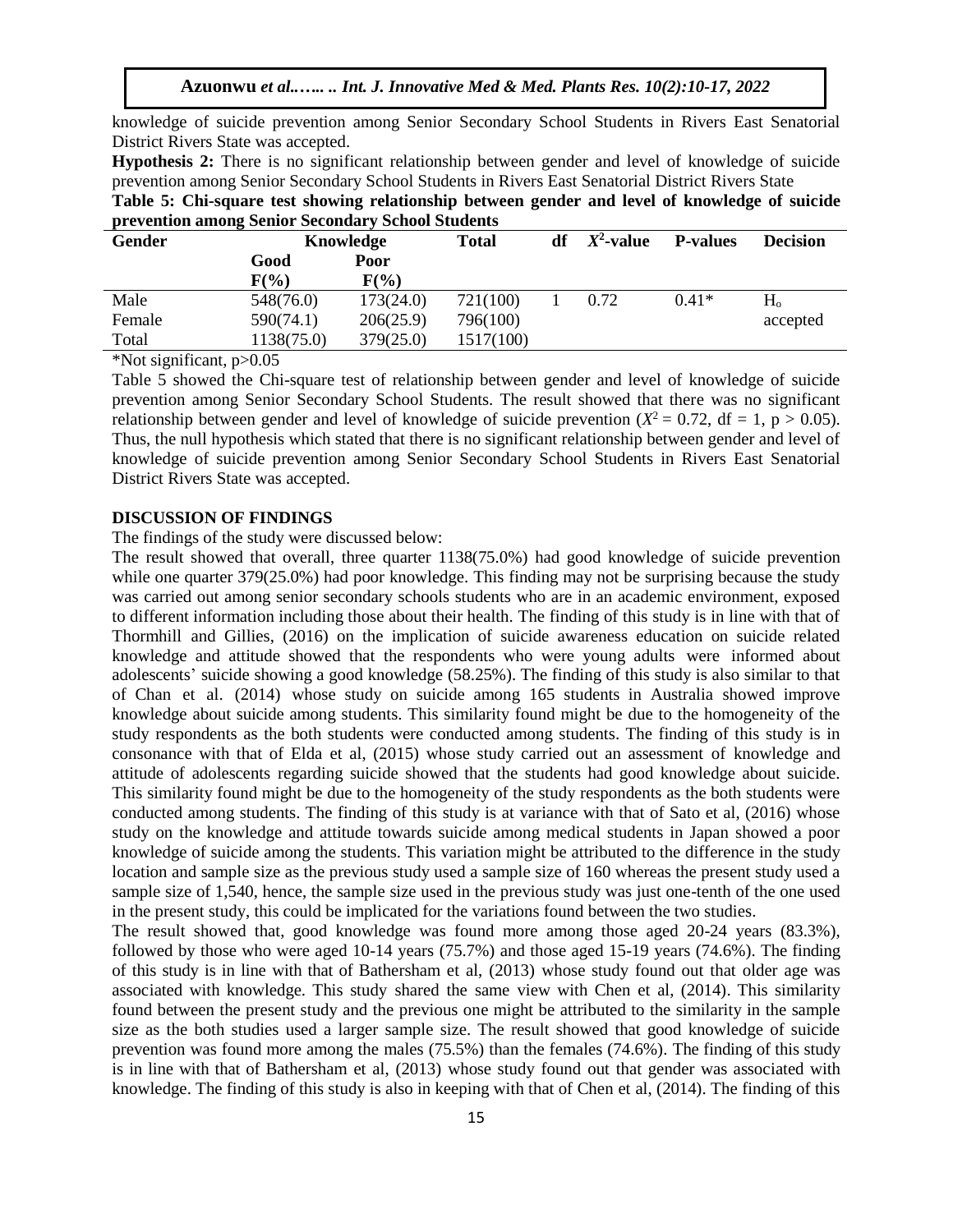study is in line with that of Thormhill and Gillies, (2016) on the implication of suicide awareness education on suicide related knowledge and attitude showed that the respondents who were young adults were informed about adolescents' suicide showing a good knowledge (58.25%) which was associated with age. The finding of this study is also similar to that of Chan et al,  $(2014)$  whose study on suicide among 165 students in Australia showed improve knowledge about suicide among students. This similarity found between the present study and the previous one might be attributed to the similarity in the sample size as the both studies used a larger sample size and also due to the homogeneity of the study respondents as the both students were conducted among students.

### **CONCLUSION**

Based on the findings of the study, it was concluded that, Senior Secondary Schools Students in Rivers East Senatorial District Rivers State had good knowledge of suicide prevention.

## **RECOMMENDATIONS**

Based on the findings of the study, the following recommendations were made:

- 1. Health agencies concerned with the welfare of secondary school students should extent their attention and focus suicide prevention by organizing a health campaign on it to equip the adolescents with more knowledge.
- 2. Parents should monitor their children/wards use of the internet in order to safeguard them from negative influence of dangerous websites revealing wrong information.
- 3. Parents should also monitor the activities and companies kept by their children in the secondary schools, to ensure they are not fed with wrong information from bad friends on the prevention of suicide.

#### **REFERENCES**

- Batterham, P.J, Calear A.L & Christenson H. (2013). Correlates of suicide stigma and suicide literacy in the community. Suicide and life -threatening *Behaviour 43*(4)406-417
- British Broadcasting Company (2019). *the 'discovery' of suicide in Africa retrieved from https//: www. bb.co.uk/*
- Champian -Smith, B. (2015) suicide, social media and *newsroom taboos: How news media are changing the way suicide are reported.* Unpublished master degree thesis, faculty of graduate and post doctorial Affairs. Carloton University Ottiwa, Ontario
- Chan, W.I, Batterham P, Christensen H & Galletly C. (2014). Suicide Literacy, Suicide Stigma and help seeking intentions in Australian Medical Students. *Australian Psychiatry 22*(2); 132-139
- Cheng, Vs, Tseng, PT, Lin, PV, Chen, TY, Stubs, B, Calvalho AF, Wcuck, Chen, TW, Wu, MK (2018) Internet addiction and its relations with suicidal behaviour: A meta-analysis of multinational observational studies J. *Chin Psychiatry 5*:79(4): 17.1176
- Databod. com (2019) *statistics of suicide cases in* Nigeria 2017*.*
- Elda, E. Screederi P.A & Sreeja Mol. M. G (2015) Assessment of knowledge and attitude of adolescents regarding suicide. *Indian Journal of Psychiatric Nursing 9(1).2231-1505 https://www.researchgate.net/journal/Indian-Journal-of-Psychiatric-Nursing.*
- Randal., A. B, John S.L, & Yakub M.M (2017) *"we don't cover suicide --(except when we do cover suicide)* Journalism studies. Doi:101080. https//dx.doi.org
- Sato., R., Kawanishi, C., Yamada, T. & Hasegawa, H. (2016). Knowledge and attitude towards suicide among medical students in Japan: Preliminary study. *Psychiatry and Clinical Neurosciences*, 60(1), 558–562

The Vanguard (2019): *Nigeria ranked '15th' in the world for suicide – but lesotho tops* 

Thornhill, J. & Gillies, R. (2011). Young adults' suicide related knowledge and attitudes: implications for suicide awareness education*.* The University of Queensland.